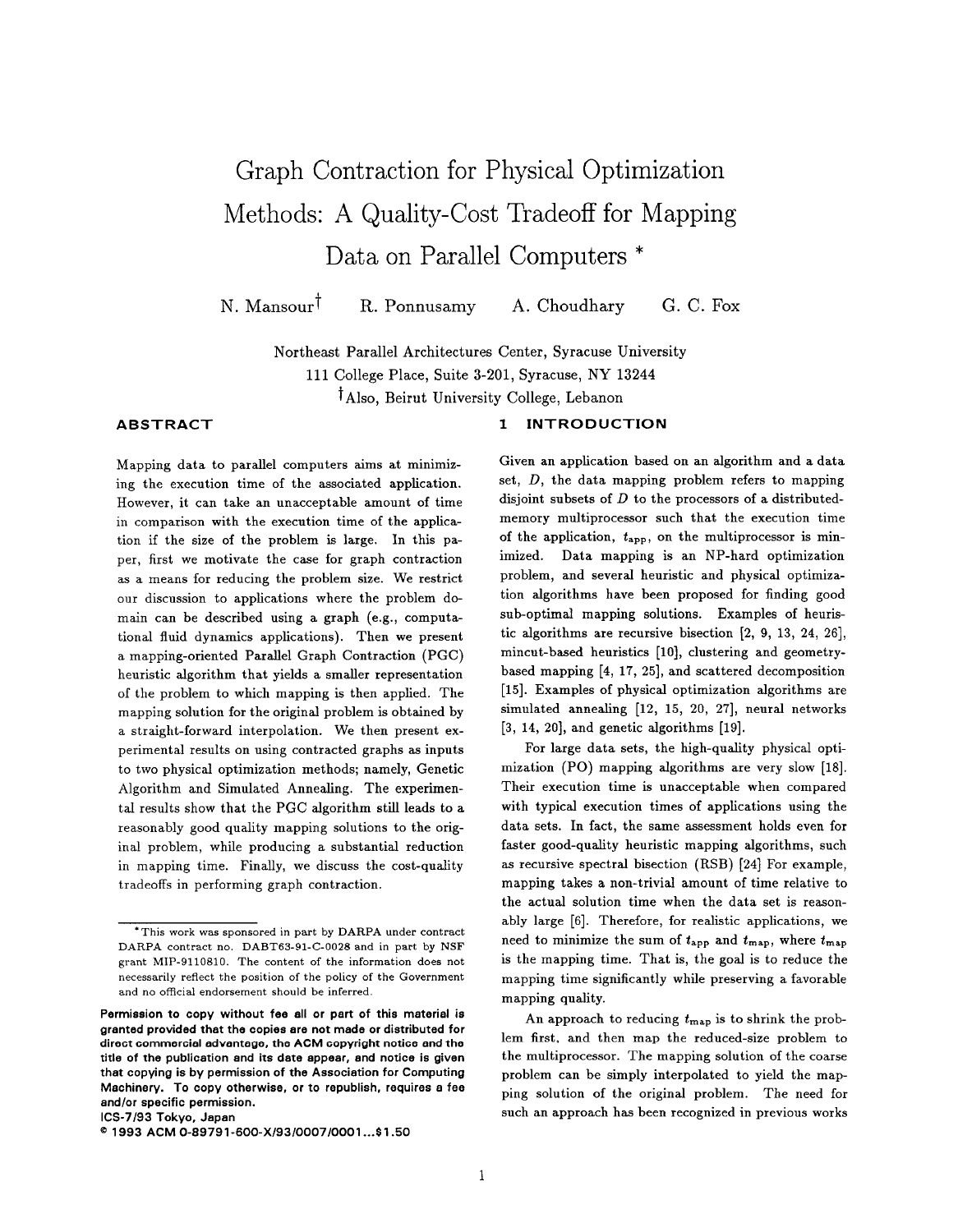[13, 8] However, its implementation has not had much attention. We note that Nolting [22] has proposed the formation of blocks of data objects during the process of generating the data set itself. This technique may be useful for the data and application dealt with in [22] , but it lacks flexibility and generalizability. Recently a graph contraction method is also proposed in the context of Recursive Spectral Bisection Algorithm [1].

In this paper, we propose graph contraction for reducing the problem size prior to mapping. For example, to study air flow over an aircraft, the structure of the aircraft can be represented as a 3D unstructured mesh [21] and the flow variables are computed only at the vertices of the mesh. In a typical mesh representation, for a good quality solution, there will be thousands of vertices and millions of edges connecting the vertices in the mesh. Efficiently mapping such a realistic mesh, as it is, onto a multiprocessor system might take more time than the solution. We propose to merge (cluster) the vertices of the original mesh to form a contracted mesh maintaining the edges between the vertices. The contracted mesh is given as input to the data mapping algorithms. Since the problem size is reduced, the mapping can be done in an acceptable amount of time. The result of contracted mesh mapping can be used to map the original mesh. We present a parallel graph contraction (PGC) heuristic algorithm oriented to satisfying the requirements of the mapping step. One of these requirements is that its execution time,  $t_{pgc}$ , is significantly smaller than  $t_{map}$ . That is, the ultimate goal can be recast as the minimization of the total sum:  $(t_{pgc} + t_{map} + t_{app})$ . Also, PGC is not restricted by assumptions about the problem structure and thus enjoys general applicability. The results show remarkable savings in mapping time, while preserving good mapping solutions.

The tradeoffs involved in contraction level versus the overall application execution time is illustrated in Figure 1. Note that the figure does not correspond to any specific values and is not drawn to scale. The goal of the figure is show the trend. As graph contraction is performed, the mapping time reduces rapidly first, where as the contraction time as well as the application execution time increases (A point on the Y-axis signifies no contraction). Increase in the application execution time is expected because the quality of mapping in terms of communication and load balance will degrade due to contraction. But initially, this degradation will be more than compensated by the reduction in the mapping time. However, for very large contraction levels, the quality may degrade so much that overall execution



Figure 1: Tradeoffs..

time will rise again. Therefore, normally we may expect a range of contraction levels (as shown in the figure) which will provide reasonably good performance, and at the same time providing a reduction in the overall execution time.

This paper is organized as follows. Section 2 describes the data mapping problem. Section 3 explains graph contraction and discusses requirements for guiding the development of the graph contraction heuristics. Section 4 presents a sequential graph contraction algorithm. Section 5 presents a parallel algorithm based on the sequential one. Section 6 describes how graph contraction can be employed by PO and other mapping algorithms. Section 7 presents and discusses the experimental results. We use a Parallel Genetic Algorithm (PGA) mapper and a Parallel Simulated Annealing (PSA) mapper to study the tradeoffs involved in graph contraction. Section 8 presents conclusions and future work.

#### 2 DATA MAPPING

To characterize processor workloads for a data mapping instance, we define a computation graph,  $G_C =$  $(V_C, E_C)$ , where its vertices,  $V_C$ , represent the data set and its edges,  $E_C$ , represent the computation dependencies among the data objects specified by the particular algorithm used by the application. Hence, the degree,  $\theta(v)$ , of a vertex v determines its computation weight. The two terms, data objects and com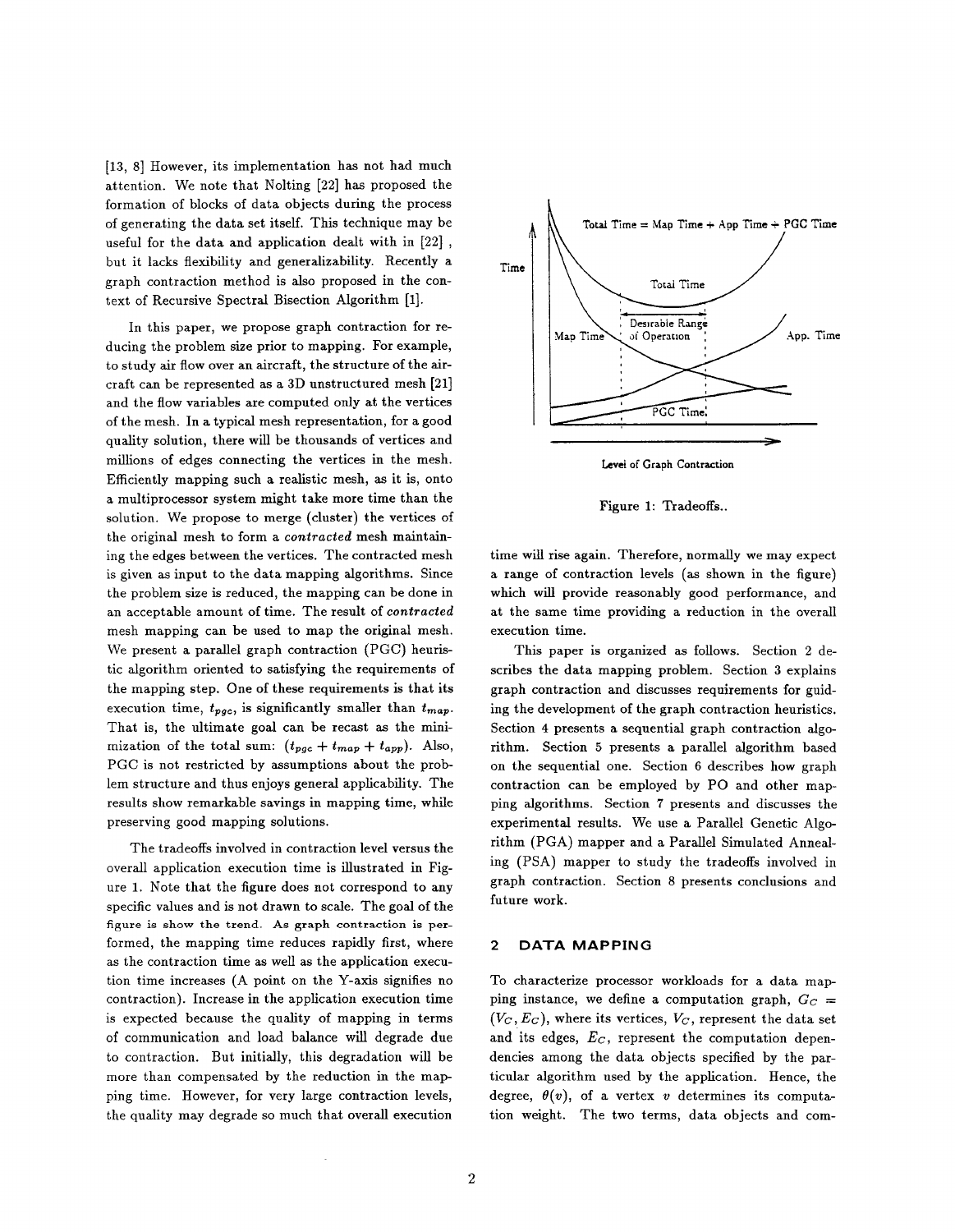putation graph vertices, will henceforth be used interchangeably. We note that in this representation the weights of edges,  $\xi(v, u)$ , are unity for all vertices v and  $u$ . Automatic methods for determining computation graphs are discussed in [23]. The multiprocessor to which  $G_c$  is mapped, is also represented by a graph  $G_M = (V_M, E_M)$ . The vertices,  $V_M$ , refer to the processors, and the edges,  $E_M$ , refer to their interconnections. Data mapping becomes a function from  $V_C$  to  $V_M$  such that  $t_{app}$  is minimized. A data mapping configuration can be represented by an array MAP[v], for  $v = 0$  to  $|V_C| - 1$ , where MAP[v] is the processor number, from 0 to  $|V_M| - 1$ , to which v is mapped. For a given configuration MAP[v], the workload of a processor,  $p$ , is composed of computation and communication components. The computation component is dependent on the sum of the degrees of the vertices mapped to  $p$ . The communication cost is dependent on the number of vertices that are boundary with other processors. A vertex is a boundary vertex if it has an incident edge whose other end is a vertex mapped to a different processor; we refer to such an edge as crossedge. Thus, a high-quality mapping solution is that which balances computation loads among the processors and minimizes interprocessor communication. A more formal formulation of the mapping problem is given in [18].

#### 3 MAPPING-ORIENTED GRAPH CONTRACTION

In this section, we explain pre-mapping graph contraction and its parameters. We also discuss the requirements of data mapping that should guide the develop ment of graph contraction heuristics.

The basic graph contraction operation involves merging two adjacent vertices,  $v_i$  and  $v_j$ , to form a supervertex  $v_{ij}$  whose computational weight is  $\Theta(v_{ij}) = \Theta(v_i) + \Theta(v_j);$  initially  $\Theta(v) = \theta(v).$  $v_i$  and  $v_j$  are henceforth referred to as partner vertices. Merging two vertices,  $v_i$  and  $v_j$ , is equivalent to the contraction of the edge connecting them. Also, a superedge connecting supervertices  $v_{ij}$  and  $v_{nm}$  is assigned a weight  $\xi(v_{ij}, v_{nm}) = \sum_{v_x \in v_{ij}, v_y \in v_{nm}} \xi(v_x, v_y)$ , where  $\xi(v_x, v_y) = 1$  initially.

The contract-and-merge operations are applied to all vertices in the graph in an iteration k. The number of such iterations is equal to a user-defined level of contraction determined by the parameter

$$
\chi = \log_2\langle \frac{|V_c|}{|V_c|_{\chi}} \rangle \tag{1}
$$

where  $|V_c|_X$  is the size of the contracted graph and  $\langle X \rangle$  is the nearest higher power of 2 integer to X. Equivalently, the level of contraction is determined by the parameter

$$
\kappa = \frac{|V_c|_X}{|V_M|} \tag{2}
$$

the ratio of the sizes of the contracted graph and the multiprocessor. Graph contraction, with parameter  $\kappa$ . leads to big reduction in the search space of data mapping from  $|V_M|^{|V_c|}$  to  $|V_M|^{\kappa |V_M|}$ , where  $\kappa |V_M|$  is the size of the contracted graph and can be considerably smaller than the original size,  $|V_c|$ . This makes the mapping of contracted graphs a much faster step.

When mapping a contracted graph, the weights of supervertices determine the computational workload of processors, and the edge weights affect the interprocessor communication cost. Hence, for mapping purposes, an optimally contracted graph would be a fairly homogeneous weighted graph that involves relatively small edge weights. That is, optimal graph contraction is identical to finding an optimal solution to the mapping problem, which is intractable. Therefore, we can only hope for reasonable heterogeneous contracted graphs. The heterogeneity of contraction contributes to placing an upper bound on the contraction parameter,  $\chi$ , as shown in Section 7. On the other hand, PO mapping algorithms have degrees of flexibility and adaptability, which allows them to utilize graph contraction despite non-optimality.

Based on these considerations, the requirements guiding the development of graph contraction heuristics can be stated as follows. The first requirement is making edges with large weights intra-supervertices edges, ensuring that most of the inter-supervertices edges have relatively small weights. This requirement helps in reducing the communication cost in a mapping configuration. The second requirement is having a small average supervertex degree in the contracted graph. Small supervertex degrees are useful for decreasing the number of communicating processors, and hence the communication cost, in a mapping configuration. The third requirement is keeping the  $\Theta_{max}$  to  $\Theta_{min}$  ratio as small as possible; smaller variations in the weights of the vertices of a contracted graph reduces heterogeneity and yields smaller size graphs. This requirement is also necessary to support the second requirement. The fourth requirement is that a graph contraction heuristic algorithm must be efficient; its execution time must be smaller than the mapping time.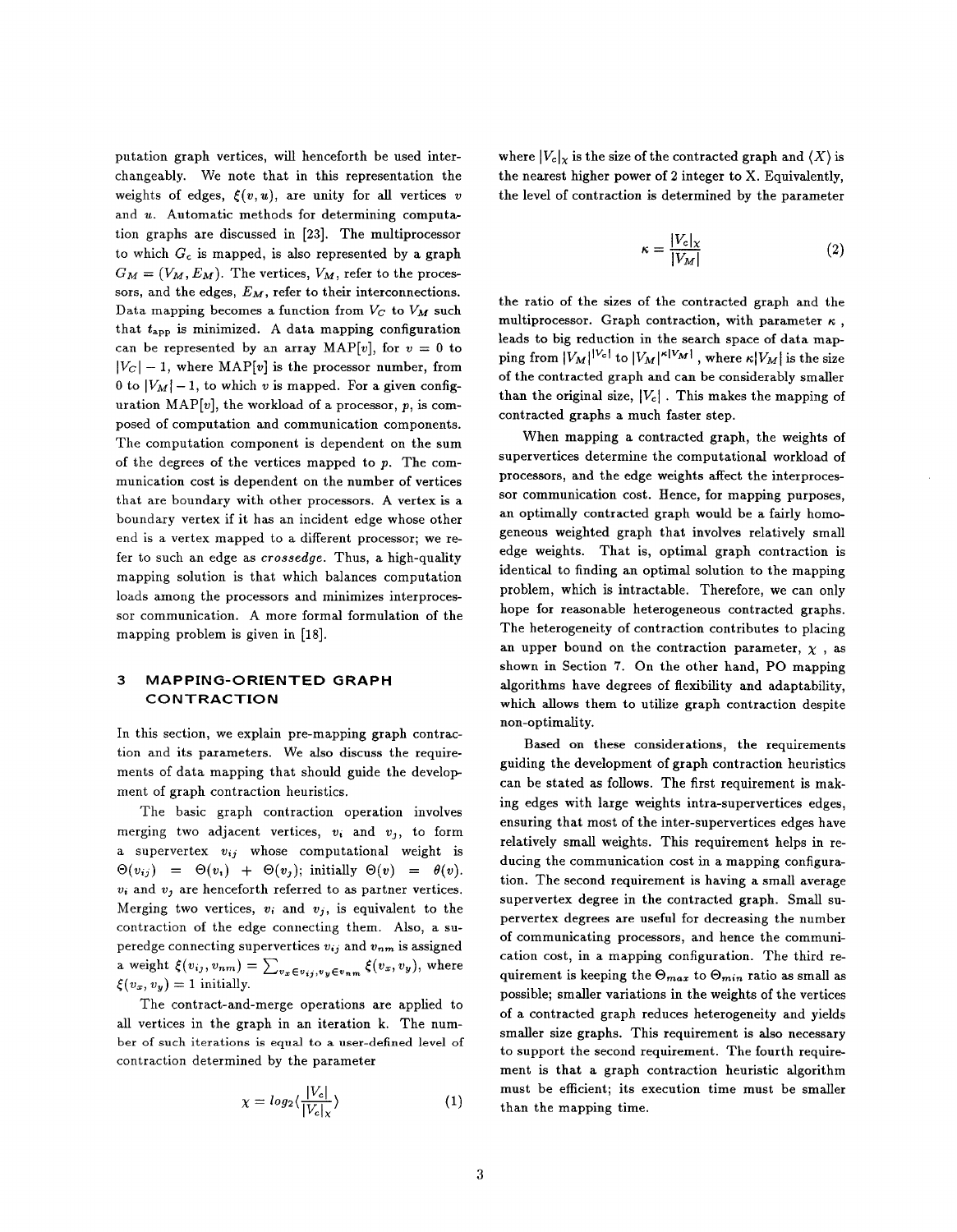# 4 SEQUENTIAL GRAPH CONTRACTION ALGORITHM

A sequential graph contraction (SGC) heuristic algorithm which aims for satisfying the above mentioned requirements is presented in this section.

An outline of SGC is given in Figure 2 . In each contraction iteration, k, pairs of adjacent vertices, i.e. partners, are selected from  $G_C^{k-1}$ , to be merged. The first vertex,  $v_i$ , is that which has the minimum  $\Theta(v_i)$ . Its partner,  $v_i$ , is an unpaired vertex adjacent to  $v_i$  with maximum  $\xi(v_i, v_j)$ . If  $v_j$  does not exist,  $v_i$  becomes a vertex of  $G_C^k$ . The way  $v_i$  is selected ensures that vertices with smaller weights are merged before those with larger weights, which limits the differences in the weights of supervertices in  $G_C^k$ . It has been observed that this yields a  $\Theta_{max}$  to  $\Theta_{min}$  ratio in  $G_C^k$  that is smaller than or same to that in  $G_C^{k-1}$ , which is a reasonable result satisfying the third design requirement mentioned in the previous section. A partner vertex,  $v_i$ , is selected with maximum  $\xi(v_i, v_j)$  to satisfy the first design requirement. Also, both techniques for selecting partner vertices support the second design requirement.

SGC is an efficient heuristic algorithm. A counting sort algorithm, with complexity of order  $(|V_c|_{k-1} +$  $\Theta_{max(k-1)}$ , can be used for sorting vertex weights since the maximum weight is known and is relatively small in every contraction iteration [Cormen et al. 90]. It can be easily shown that the complexity of SGC is of the order of  $(\theta_{max} |V_c|)$ . It is also clear that SGC's complexity is considerably less than that of any of the PO mapping algorithms [18].

### 5 PARALLEL GRAPH CONTRACTION ALGORITHM

A parallel graph contraction (PGC) algorithm is presented in this section. The PGC algorithm is based on distributing the vertices among the  $N_H$  processing nodes and executing SGC concurrently on the distributed subgraphs. This strategy involves conflicts in different nodes over nonlocal partner vertices. Resolving conflicts in accordance with SGC requires sequential processing of boundary vertices over all nodes, which leads to deterioration in PGC'S efficiency. Since our goal is to efficiently produce contracted graphs that satisfy the design requirements mentioned in Section 3 to a reasonable extent, deviating from SGC is both acceptable and necessary. Another issue that PGC has to address is the expansion in the amount of nonlocal information needed in successive contraction iterations. Figure 3 illustrates how a supervertex formed across node boundaries leads to an increase in nonlocal and non-boundary information; it also shows examples of conflicts. The design of PGC presented next addresses the two issues of conflicts and expanding nonlocal information. The guiding concerns are: making the decisions in PGC as close as possible to those in SGC, and keeping the PGC'S time significantly smaller than the mapping time.

An outline of PGC is given in Figure 4. PGC is based on executing SGC concurrently in  $N_H$  nodes. The initial graph,  $G_C^0$ , is partitioned among the nodes in a naive way: each node is allocated  $|V_C^0|/N_H$  vertices; node  $n_i$  is allocated vertices  $n_i (|V_C^0|/N_H)$  to  $(n_i + 1) V_C^0/N_H - 1$ . Such subgraphs are denoted as  $(G_{C}^{0}/N_{H})$ . A PGC iteration includes the same steps of SGC concerning the selection of vertices and their partners for forming supervertices. Selection of nonlocal partners is allowed, which sometimes causes conflicts as illustrated in Figure 3. We note that only the vertices at the node boundaries may be involved in such conflicts. Although there are many ways in which the conflicts can be resolved, a simple rule would be to respect a nonlocal request for a partner vertex only if the requested vertex is still free or has also selected the requesting vertex as a partner. This simple rule prevents any ambiguities in forming supervertices.

After deciding about nonlocal partnership requests, the decisions are exchanged among neighboring nodes in order to update the local information about the nonlocal requests in the most recent period. Those vertices that find that their requests have been turned down select a new partner, if possible, within the local set of vertices before proceeding to the next PGC period. This offers these smaller-computation-weight vertices earlier chances for merging than the other free local vertices, in accordance with SGC.

After partner selection process, the node boundaries are redrawn in order to place whole supervertices in one node. This avoids the problem of expanding nonlocal information. Boundary shifting is accomplished by some nodes transferring their part of the cross-supervertices to the other nodes that own the other part. Figure 5 shows an example of boundary shifting after the first iteration. While merging two vertices, the vertex with lower number is merged with its higher numbered partner in even iteration steps. It is done the other way in odd iteration steps. Finally, the new contracted graph is constructed.

It is worth noting that the results of PGC depend on the mapping of the initial graph, the number of proces-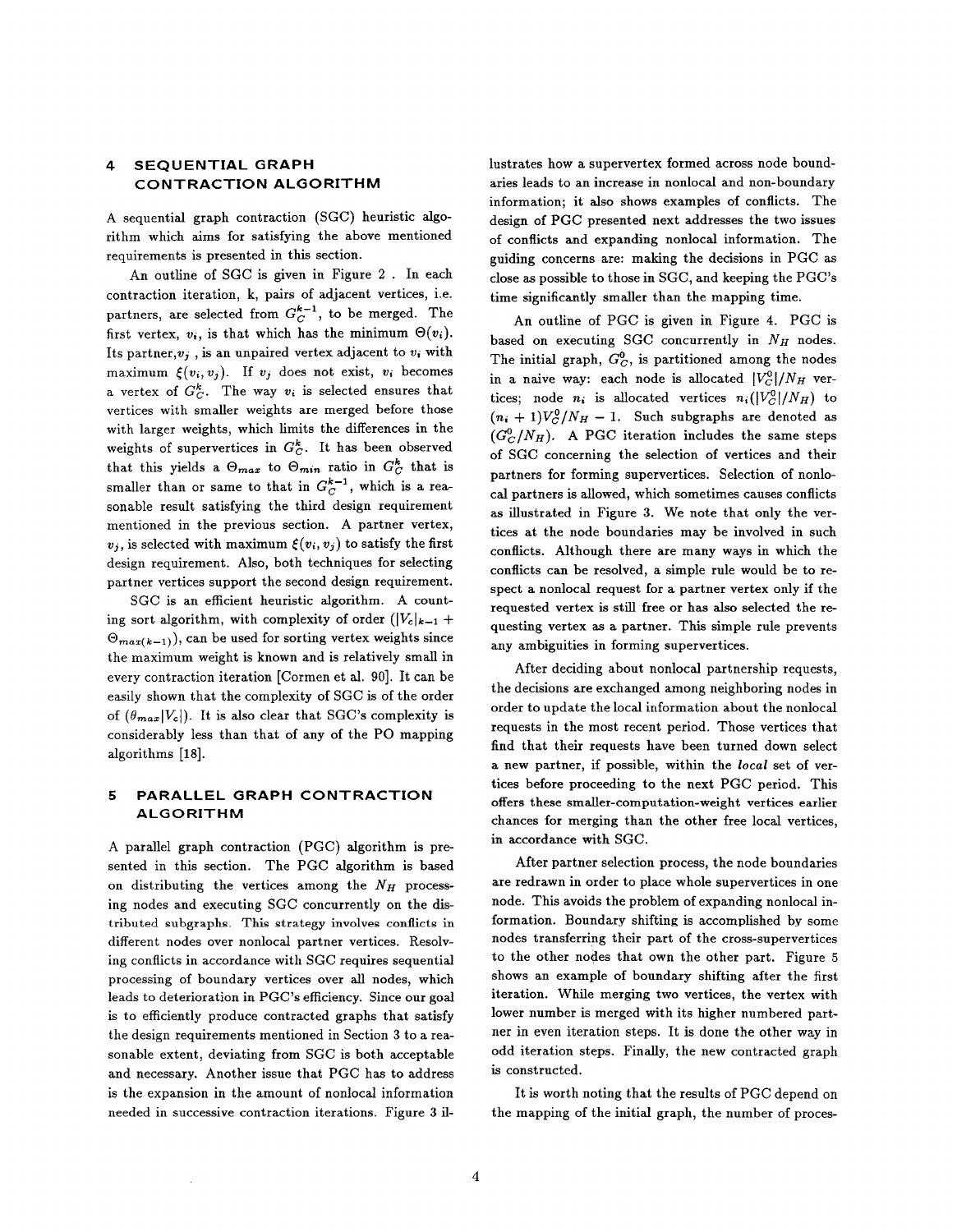```
Input: G_{\mathcal{C}}(V_{\mathcal{C}}, L_{\mathcal{C}}); \lambda;
\mathcal{O}_0(v) = \mathcal{O}(v); \mathcal{O}_0(v_i, v_j) = x; \mathcal{O}_0(v_j) = \mathcal{O}_0(v_j)for k = 1 to \chi do
      Counting-Sort();
      repeat (of order of |V_c|_{k-1})
            v_i = unpaired vertex with minimum \Theta_{k-1} (v_i);/* find v_i's partner, if exists */
            if k = 1 then
                         v_j = randomly chosen unpaired vertex adjacent to v_i, if exists;
            else
                         v_j= unpaired vertex adjacent to v_i with max \xi_k(v_i, v_j), if exists;
            end-if-else
            Form supervertex v_{ij} = v_i, v_j;until all vertices are paired or considered
      Determine |V_c|_k;
Construct_contracted_graph(G^k_C(V_C, \Theta_{k-1}(v_{ij}), \xi_k(v_{ij}, v_{nm}));endfor
ende
\sigmautput: \sigma_C(\sigma, \sigma_C) with size \sigma<sub>(\chi)</sub>
```




Figure 3: Possible conflicts and supervertex produced by PGC

 $\overline{5}$ 

,

 $\frac{1}{2}$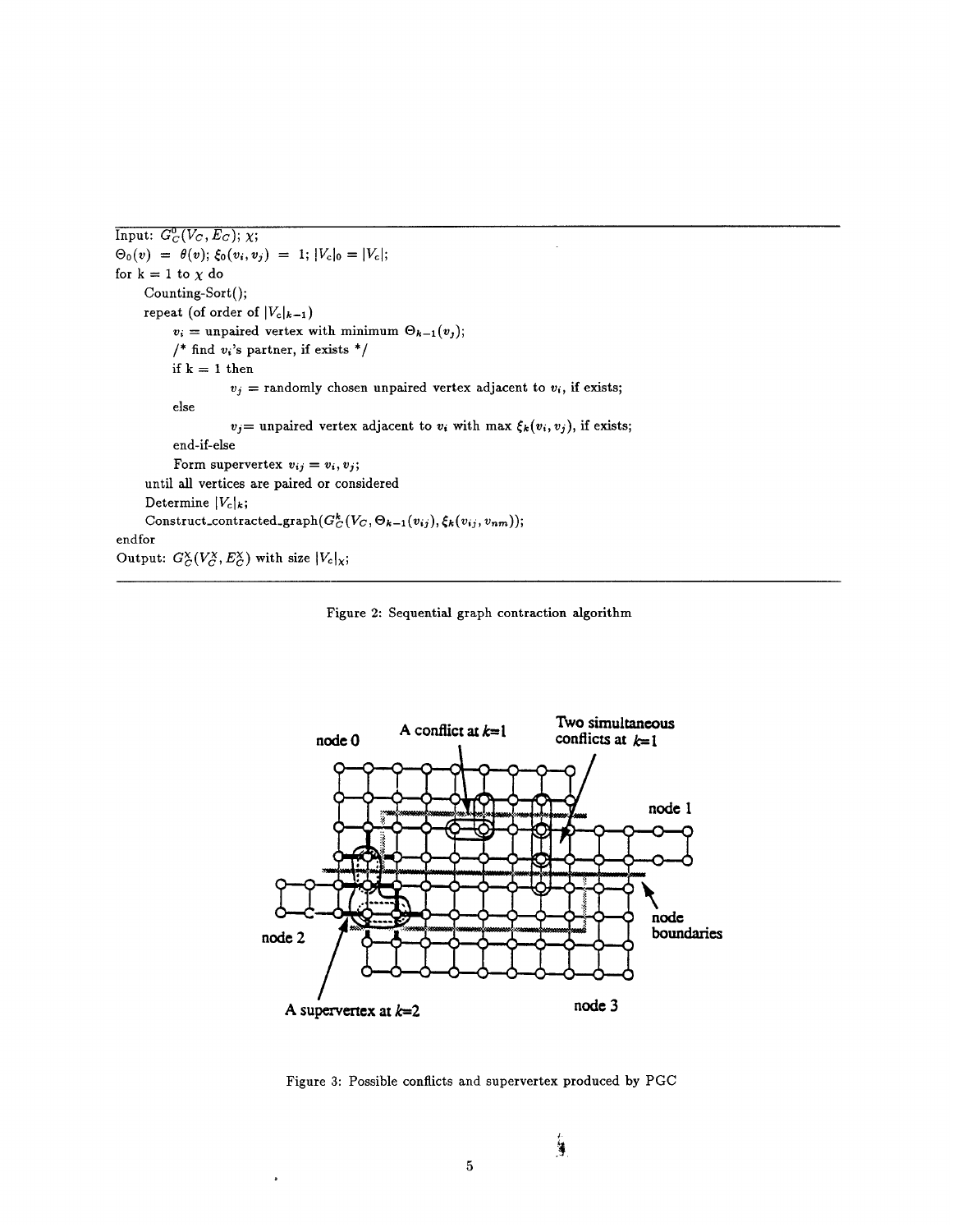```
Read computation subgraph (G_c^0/N_H);
for k=1 to \chi do
    counting-sort(\Theta_{k-1} (v));while (m=0 to m< |V_c|_{k-1}) do
         Select v_i and its partner v_j as in SGC;
         resolve_conflicts();
         for (all boundary vertices v_b requesting nonlocal partners) do
              if (request.of[v_b] = REJECT) then
                   Select another local partner by an SGC step;
              end-if
         end-for
    end- while
    merge(); /* remap vertices */Build contracted subgraph (G_c^k/N_H); /* involves communication */
end-for
/" "1
resolve_conflicts()
    exchange-boundary(v_j, \text{mate}[v_j]); /* exchange decisions */
    for all local boundary vertices v_bmatch mate[v_b] with a received v_j;
         if (\text{mate}[v_b] \neq v_j)request_of[v_b] = REJECT;end-if
    end-for
    \text{exchange\_result}(\text{request\_of}[v_b])for all local boundary vertices v_bif (request_of[v_b] == REJECT) then mate[v_b] = FREE;
    end-for
1^* ———— ^*/merge()if (k \text{ is odd}) then
         if (v_i < v_j) then merge v_j with v_i;
         else merge v_i with v_j;
    else
         if (v_i < v_j) then merge v_i with v_j;
         else merge v_i, with v_i;
    end-if-else
```
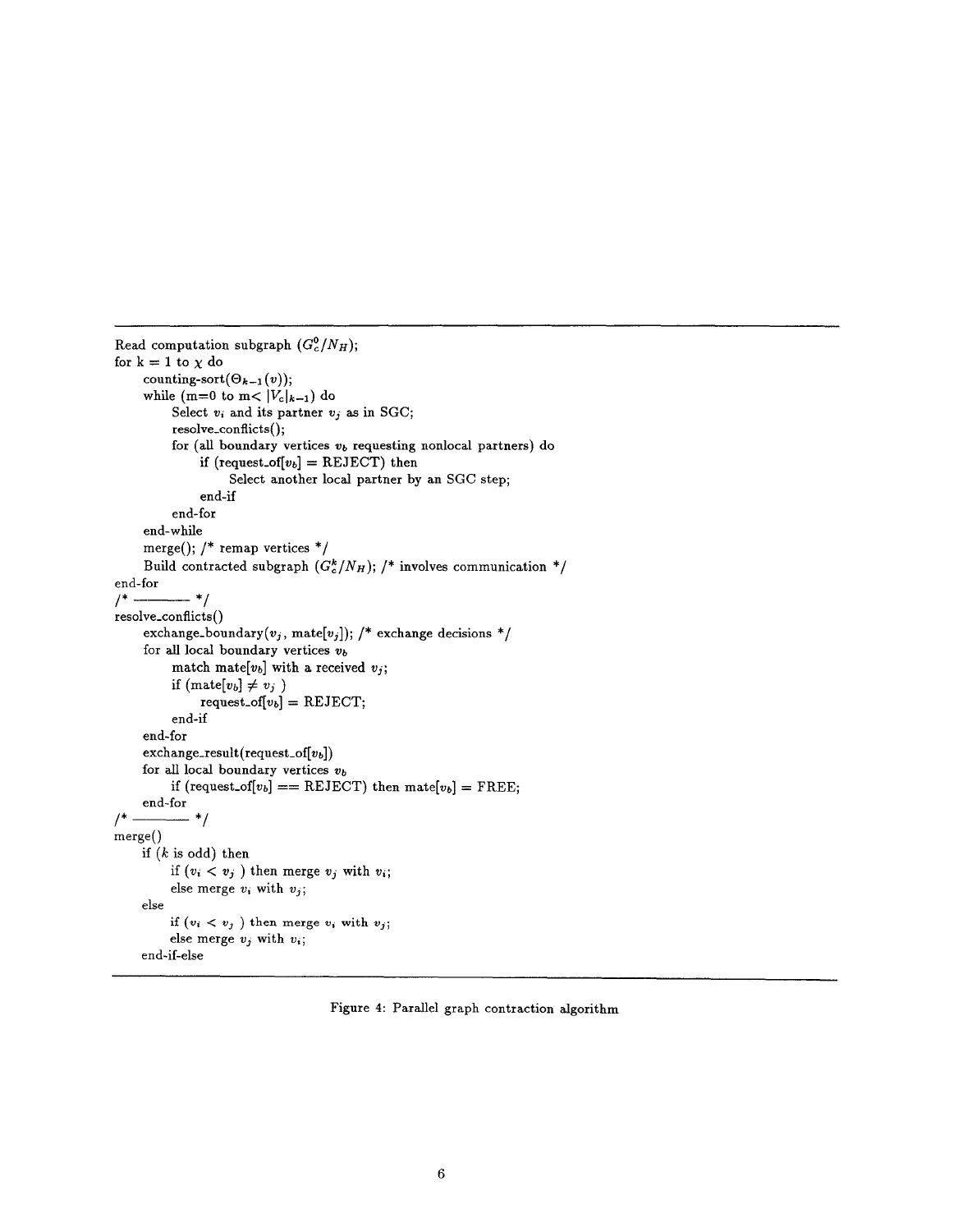

Figure 5: New hode boundaries due to remapping in PGC (only 0-1 boundary show

sors used and the order in which conflicts are resolve

# 6 MAPPING USING GRAPH CONTRACTION

Some remarks are given in this section about how the PO algorithms make use of pre-mapping graph contraction. The algorithms include parallel simulated annealing (PSA) and parallel genetic algorithm (PGA).

All the algorithms map the contracted graph first; we refer to this step as coarse-structure mapping. Then, the mapped graph is decontracted by a simple interpolation in order to specify MAP[v], for  $v = 0$  to |V<sub>c</sub>|. That is, a vertex, v, in the original graph is mapped to the same processor as the supervertex it belongs to; we refer to this step as fine-structure mapping.

In coarse-structure mapping, the PO algorithms lose some information in computing their objective functions. For example, it becomes impossible to compute the correct number of initial boundary vertices from supervertices. These are replaced by an approximation derived from the crossedges.

# 7 EXPERIMENTAL RESULTS AND DISCUSSION

This section presents experimental results for PGC and the use of its output graph for mapping. The experiments employ data sets with different sizes. These data sets constitute coarse and fine discretizations of an aircraft wing [21] (unstructured mesh representations) aud are henceforth referred to as  $USM(x)$ , where x is the number of data points. These data are mapped to hypercube multiprocessors. We study the effect of graph contraction on these data sets for two PO methods implemented on iPSC/860. The scheduling of irregular communication that occurs in PGC is handled using PARTI software [6].

# 7.1 PARALLEL GRAPH CONTRACTION

The performance of the PGC for USM(1OK) on various processor sizes is shown in Table 1. The table shows the time taken for executing the PGC algorithm,  $t_{pqc}$ , and the corresponding size of the contracted graph,  $V_{pgc}$ . There are two important observations to be made from the table. First, the total time for contraction increases sublinearly as the contraction level is increased. For example, time to go from contraction level 1 to contraction level 8 results in only a three-fold increment in the time. Second, the effect of approximating the sequential algorithm by a parallel one is illustrated when the number of processors is varied. As the number of processors is increased, the contracted graph's size also increases for the same contraction level. This is because the number of conflicts increases with the number of processors.

#### 7.2 PARALLEL GENETIC ALGORITHM

The most important performance metrics for the PGC algorithm, however, are the reduction in the mapping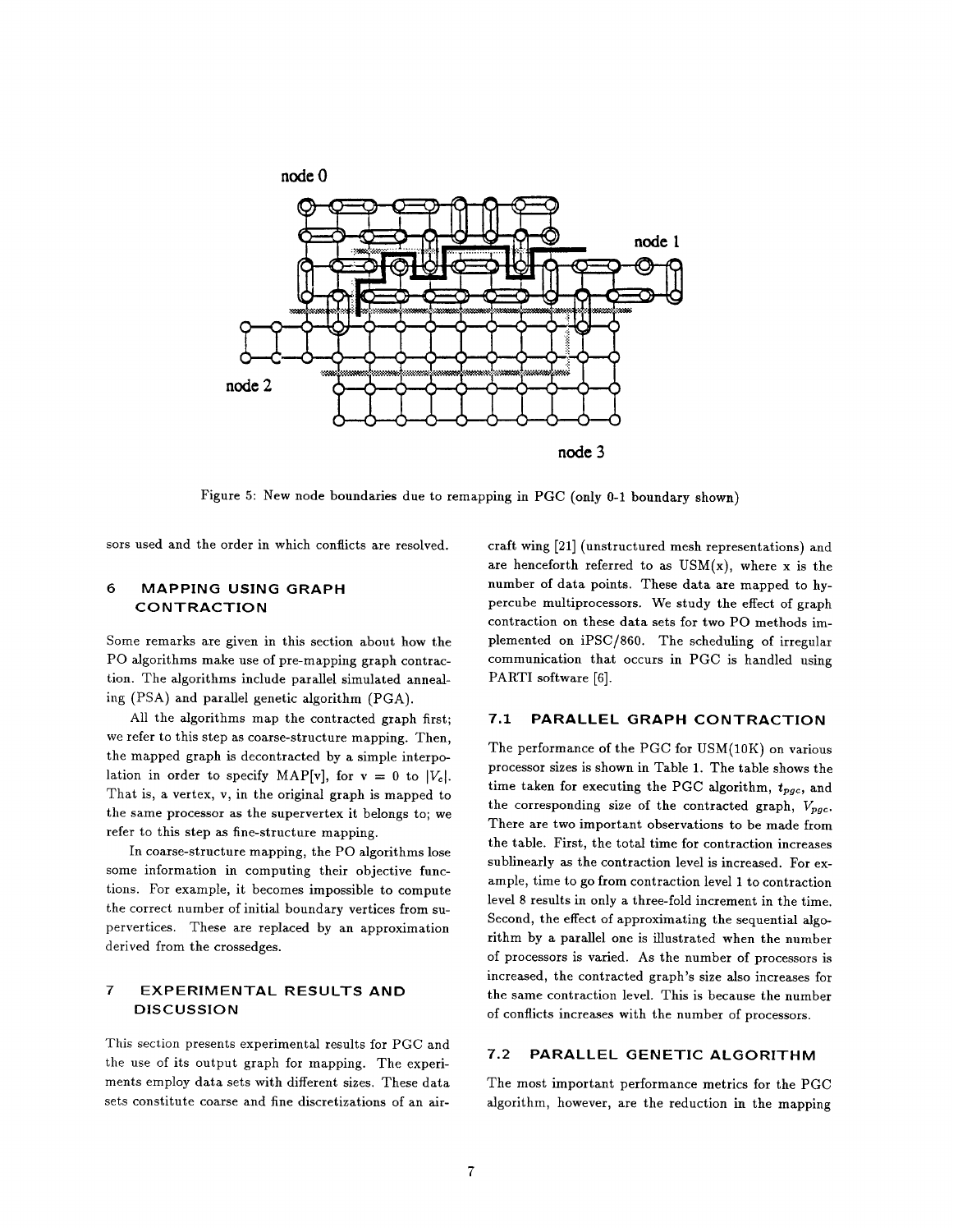|       | <b>Contraction Level</b> |                          |                |           |           |           |                            |           |                       |                         |  |
|-------|--------------------------|--------------------------|----------------|-----------|-----------|-----------|----------------------------|-----------|-----------------------|-------------------------|--|
| No.   |                          |                          |                |           |           |           |                            |           |                       |                         |  |
| Procs | $t_{\bm{p}\bm{g}\bm{c}}$ | $V_{\bm{p}\bm{q}\bm{c}}$ | $t_{\bm{pgc}}$ | $V_{pgc}$ | $t_{pgc}$ | $V_{pgc}$ | $t_{\bm{p} \bm{g} \bm{c}}$ | $V_{pgc}$ | $t_{\bm p\bm g\bm c}$ | $V_{\bm p \bm g \bm c}$ |  |
| 8     | 9.53                     | 5003                     | 12.29          | 2668      | 14.4      | 815       | 15.97                      | 380       | 16.4                  | 212                     |  |
| 16    | 2.84                     | 5153                     | 4.05           | 2879      | 5.02      | 1021      | 5.72                       | 470       | 6.00                  | 300                     |  |
| 32    | 1.00                     | 5391                     | 1.57           | 3429      | 2.22      | 1461      | 2.70                       | 970       | 3.10                  | 750                     |  |

Table 1: Graph contraction time (sec) for  $USM(10K)$ .

Table 2: Mapping time (see) after graph contractions Table 3: Average cross edges after contractions for PGA for PGA on 16 procs.  $\qquad \qquad$  on 16 procs.

|          | <b>Contraction Level</b> |     |     |    |    |    |  |  |
|----------|--------------------------|-----|-----|----|----|----|--|--|
| Mesh     |                          |     |     | 6  |    |    |  |  |
| USM(2K)  | 102                      | 64  | 69  | 30 |    |    |  |  |
| USM(3K)  | 113                      | 78  | 42  | 25 |    |    |  |  |
| USM(10K) | 365                      | 162 | 141 | 76 | 60 | 43 |  |  |

time and the quality of the mapping based on the contracted graph. The effect of PGC on the PGA mapping time for meshes  $\text{USM}(2\text{K})$ ,  $\text{USM}(3\text{K})$  and  $\text{USM}(10\text{K})$  is shown in Table 2. Note that there is a five-fold improvement (reduction) in the mapping time for the PGA on a graph contracted from level 3 to level 6. Therefore, it can be seen that by paying a small penalty for GC, mapping time can be considerably reduced. However, the reduction in mapping time should be coupled with the quality of the mapping solution to judge the overall performance. One of the ways to measure the solution quality of a mapper is using cross edges (Section 2). Cross edges determine the communication cost of mapping. The average number of cross edges (per processor) for USM(2K) and USM(10K) for different levels,  $\chi$ , of contraction is shown in Table 3. For example, for contraction level 6 for USM(1OK), the number of crossedges increases by approximately  $10\%$ . That is, for a reduction in mapping time of five-fold, the mapping degrades by  $10\%$  in terms of average cross edges. However, note that the corresponding increase in the communication time is expected to be less than 10% because a major factor of communication cost is the startup cost, which does not increase. As expected, for smaller values of  $\chi$  the number of crossedges stays close to the number of cross edges obtained without contraction. However, beyond a threshold, the degradation in terms of cross edges increases rapidly.

| Mesh     |     |     | ÷   |    |    |    | Mesh     |      | Contraction Level $(\chi)$ |      |      |      |      |
|----------|-----|-----|-----|----|----|----|----------|------|----------------------------|------|------|------|------|
| USM(2K)  | 102 | 64  | 69  | 30 |    |    |          |      | 4                          |      |      |      |      |
| USM(3K)  | 113 | 78  | 42  | 25 |    |    | USM(2K)  | 536  | 596                        | 796  | 924  |      |      |
| USM(10K) | 365 | 162 | 141 | 76 | 60 | 43 | USM(3K)  | 660  | 740                        | 785  | 941  |      |      |
|          |     |     |     |    |    |    | USM(10K) | 1554 | 1537                       | 1618 | 1713 | 2100 | 2691 |

Table 4: Mapping time (see) after graph contractions for PSA on 8 procs.

|          | Contraction Level $(\chi)$ |     |     |     |    |    |    |    |  |  |
|----------|----------------------------|-----|-----|-----|----|----|----|----|--|--|
| Mesh     |                            |     |     |     |    |    |    |    |  |  |
| USM(2K)  | 199                        | 123 | 67  | 40  | 31 | 18 |    |    |  |  |
| USM(3K)  | 300                        | 162 | 98  | 35  | 19 |    |    |    |  |  |
| USM(10K) |                            |     | 244 | 182 | 69 | 43 | 25 | 18 |  |  |

#### 7.3 PARALLEL SIMULATED ANNEALING

Tables 4 and 5 show the mapping time and the number of cross edges for PSA. For example, for USM(1OK) the cost of mapping reduces by a factor of 10 when contracted from level 2 to level 6. But the number of cross edges increases by almost 50%. Comparing PGA with PSA indicates that the quality of the mapping is better for PGA but the cost of mapping is also higher for PGA. For example, for contraction level 4, the mapping cost for PGA is a factor of 3 greater than that for PSA, but the number of cross edges is more than 50  $%$  larger for PSA. Hence, the selection of the contraction level also depends the choice of the PO method along with the cost of mapping.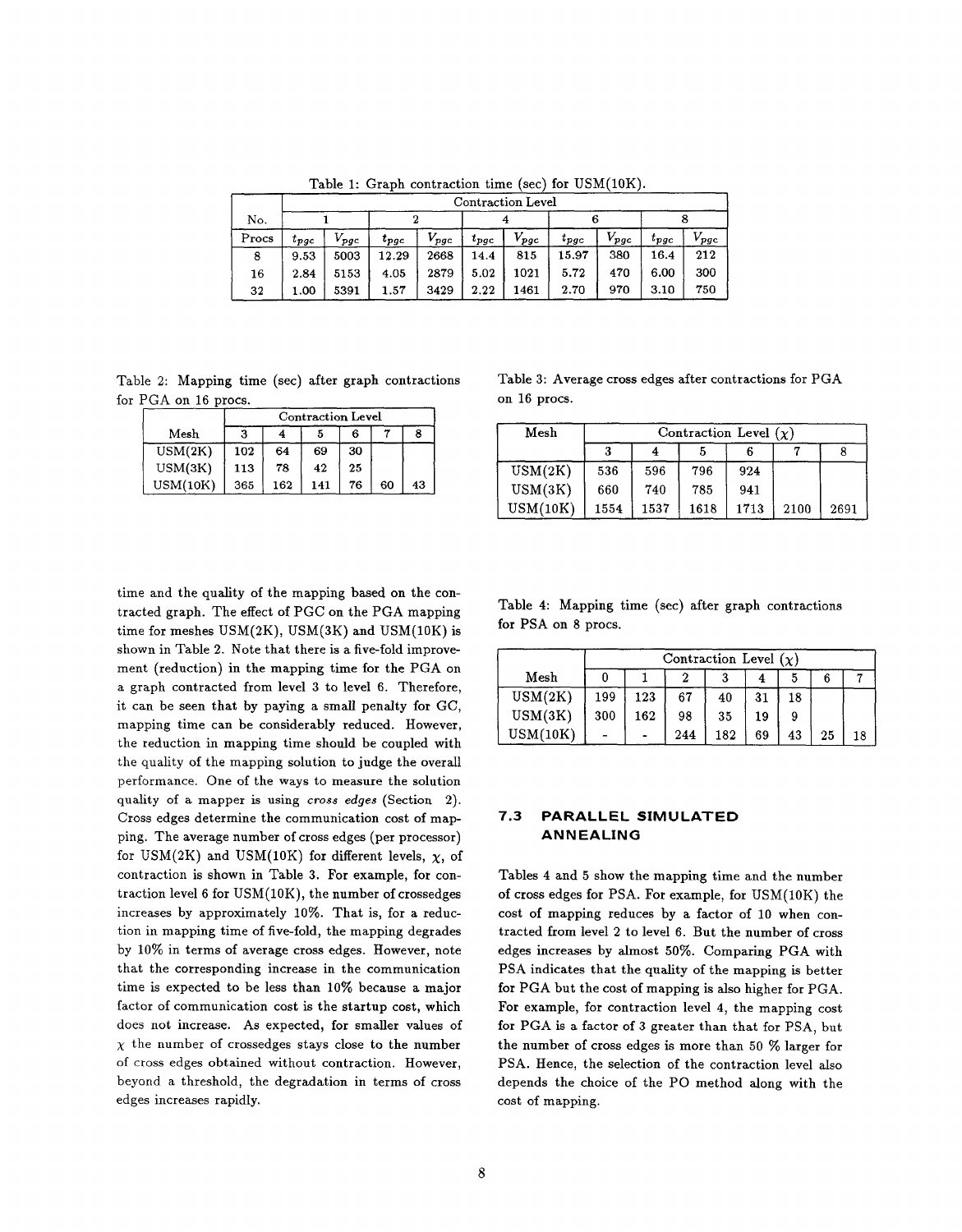Table 5: Average cross edges after contraction for PSA on 8 procs.

| Mesh     | Contraction Level $(\chi)$ |     |      |      |      |      |      |      |  |  |  |
|----------|----------------------------|-----|------|------|------|------|------|------|--|--|--|
|          |                            |     |      |      |      |      |      |      |  |  |  |
| USM(2K)  | 669                        | 701 | 716  | 776  | 910  | 1067 |      |      |  |  |  |
| USM(3K)  | 837                        | 815 | 859  | 909  | 1174 | 1190 |      |      |  |  |  |
| USM(10K) | $\overline{a}$             |     | 1854 | 2002 | 2311 | 2530 | 2804 | 3014 |  |  |  |

## 8 CONCLUSIONS

In this paper we motivated the case for using Graph Contraction when using Physical Optimization Methods for data mapping because for large size problems the cost of mapping on the original data size can be exorbitant. A parallel graph contraction algorithm with a user-defined contraction parameter,  $\chi$ , was presented for reducing the problem size prior to mapping. The experimental results show that PGC leads to considerable reductions in the execution time of the mapping algorithms, while maintaining reasonable sub-optimal mapping qualities. The time reduction is larger for larger problems, because with graph contraction, time is determined by  $\chi$  and  $|V_M|$ , not by  $|V_C|$ . These findings make the application of physical optimization algorithms to large problems feasible and allows the mapping step itself to be an efficient and scalable operation. Therefore, the use of graph contraction is imperative for large problems.

It was shown that with a small degradation in the quality of the mapping solution, considerable savings in the mapping time can be obtained. In our experiments we were limited by the memory size of the available parallel computer to apply our algorithms to even larger problems. We expect that the performance gains are expected to be even better for much larger problems. In the near future, we expect to obtain access to machines with larger memory to experiment with larger problems.

The graph contraction method can be used with other physical optimization methods snch as Neural Networks. It can also be used for other mapping methods that can use a weighted graph as an input. Further work needs to be done to improve the PGC algorithm itself. Also, techniques to perform good quality but low cost initial graph mapping based on domain information (e.g. geometric information) will be useful to reduce the cost of PGC as well ax to improve the quality of the PGC. Finally, graph contraction techniques that are parallel yet deterministic need to be explored.

#### ACKNOWLEDGEMENTS

We would like to thank Dimitri Mavriplis for providing us with his unstructured meshes. We also would like to thank R. Das and J. Saltz for providing us PARTI software. This work was sponsored in part by DARPA under contract no. DABT63-91-C-O028 and in part by NSF grant MIP-911081O.

#### REFERENCES

- [1] Barnard S. and Simon H. 1992. A fast mul level implementation of recursive spectral bisection for partitioning unstructured problems. Report RNR-92-033, NASA Ames Research Center, Moffett Field, CA 94035.
- 2] Berger M., and Bokhari S. 1987. A partitio strategy for nonuniform problems on multiprocessors. IEEE Trans. Computers, C-36, 5 (May), 570- 580.
- [3] Byun H., Kortesis S.K., and Houstis E.N. 1992. A workload partitioning strategy for PDEs by a generalized neural network. Purdue University, Computer Science, Technical Report CSD-TR-92-015.
- [4] Chrisochoides N.P., Houstis C.E., Houstis E.N. Papachiou P.N., Kortesis S.K., and Rice J.R. 1991. Domain decompose. In Domain Decomposition Methods for Partial Differential Equations, editors R. Glowinski et al. SIAM Publication.
- [5] Cormen T., Leiserson C., and Rivest R. 1990. Introduction to Algorithms. McGraw Hill.
- [6] Das R., Ponnusamy R., Saltz J., and Mavrip D. 1991. Distributed memory compiler methods for irregular problems - data copy reuse and runtime partitioning. ICASE Report No. 91-73.
- [7] Das R., Mavripilis D., Saltz J., Gupta S., and Ponnusamy R. 1992. The design and implementation of a parallel unstructured Euler solver using software primitives. AIAA Aerospace Sci ences Meeting, January.